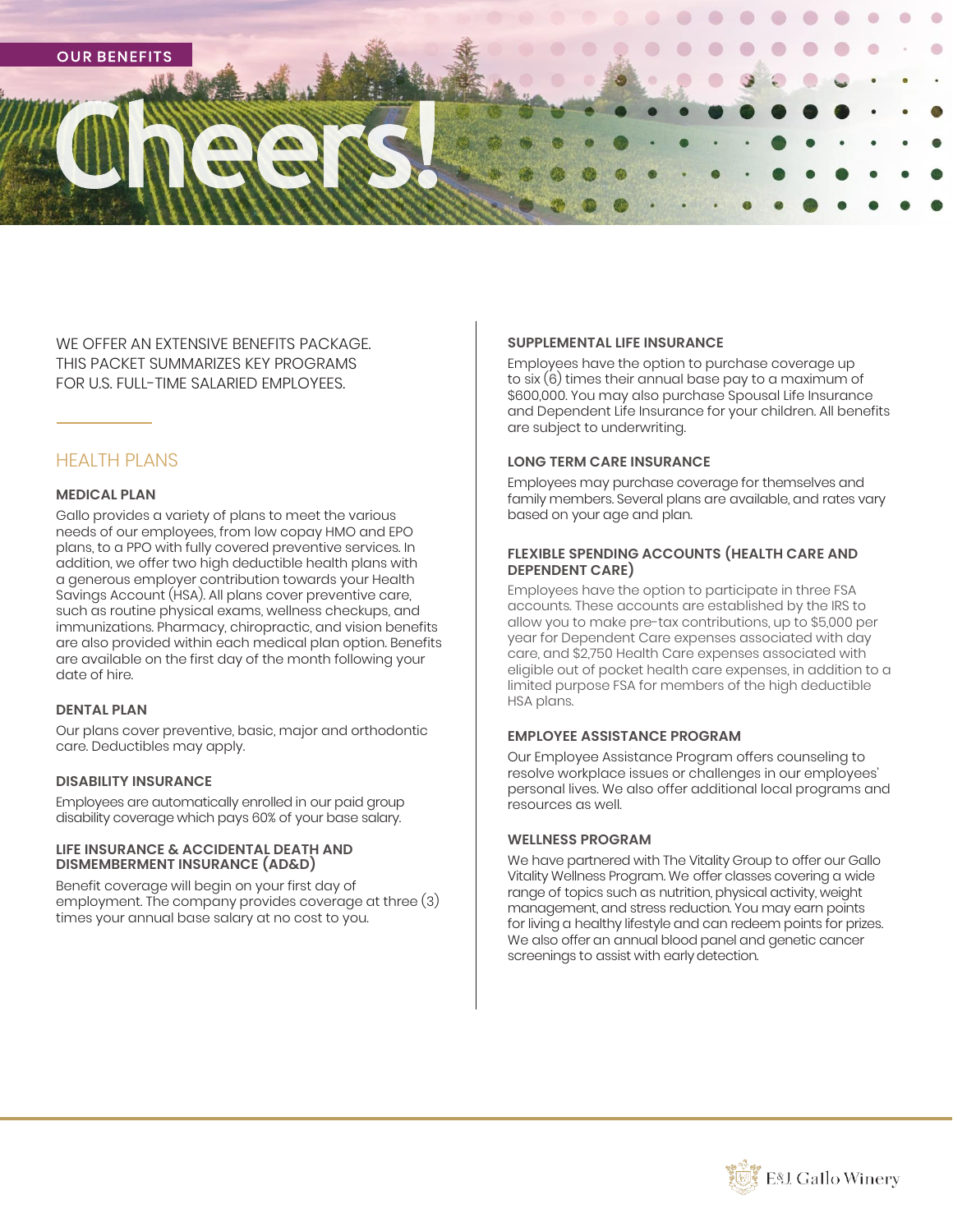

# RETIREMENT PI ANS

# **401(k) MATCH PLAN**

Employees are eligible to participate in the  $401(k)$  Match Plan shortly after receiving their first paycheck. You may contribute to the plan from your salary on a pretax basis, an after-tax basis, or both. We will match the first 3% of your 401(k) contributions at 100%. You are also immediately vested in all employee and matching company contributions. Our plan offers a variety of investment options provided through the Vanguard Group. The amount of the your contribution is limited by IRS regulations and may change from year to year.

## **PROFIT SHARING PLAN**

Employees are eligible to participate in the Company's Profit-Sharing Retirement Plan the first full pay cycle after completing twelve (12) consecutive months of service. A discretionary contribution equal to 6% of the annual base salary, up to IRS limits, would be made each year to your Profit Sharing Account. Vesting in the Profit-Sharing Plan begins after twenty-four(24) months of your employment and becomes fully vested upon completion of forty-eight

(48) months of service.

# TIME OFF

#### **PAID TIME OFF − PTO**

The amount of annual paid time off (PTO) you receives increases with your length of eligible service. You are eligible for three (3) weeks in your first year. Any unused PTO days in the preceding calendar year will be carried over to the next calendar year (provisions apply).

#### **LEAVES OF ABSENCE**

We offer extended leaves of absence for employees that need to take time away from work that extends beyond their PTO allotment,

# **HOLIDAYS**

Eleven (11) paid holidays are scheduled each year and vary based on location and local custom.

- 1. Jan 1 New Year's Day
- 2. Jan 18 Martin Luther King Jr. Day
- 3. Feb 15 President's Day
- 4. May 31 Memorial Day
- 5. Jul 5 Independence Day
- 6. Sept 6 Labor Day
- 7. Nov 25 Thanksgiving Day
- 8. Nov 26 Day after Thanksgiving
- 9. Dec 23 Christmas Eve
- 10. Dec 24 Christmas Day
- 11. Dec 31 New Year's Eve

# EMPLOYEE SERVICES

#### **ADOPTION REIMBURSEMENT & FERTILITY BENEFITS**

Our program reimburses employees up to a maximum of \$10,000 per adoption for eligible adoption-related costs. Family planning assistance available for families through fertility preservation and reproductive technologies such as in-vitro fertilization.

### **RECOGNITION & AWARDS**

Employees receive recognition, including cash and noncash awards for outstanding achievements through various programs.

#### **SERVICE AWARDS**

Gallo is proud of the number of long-term employees that we have and enthusiastically supports recognition for length of service. These service awards are presented at five (5) year increments.